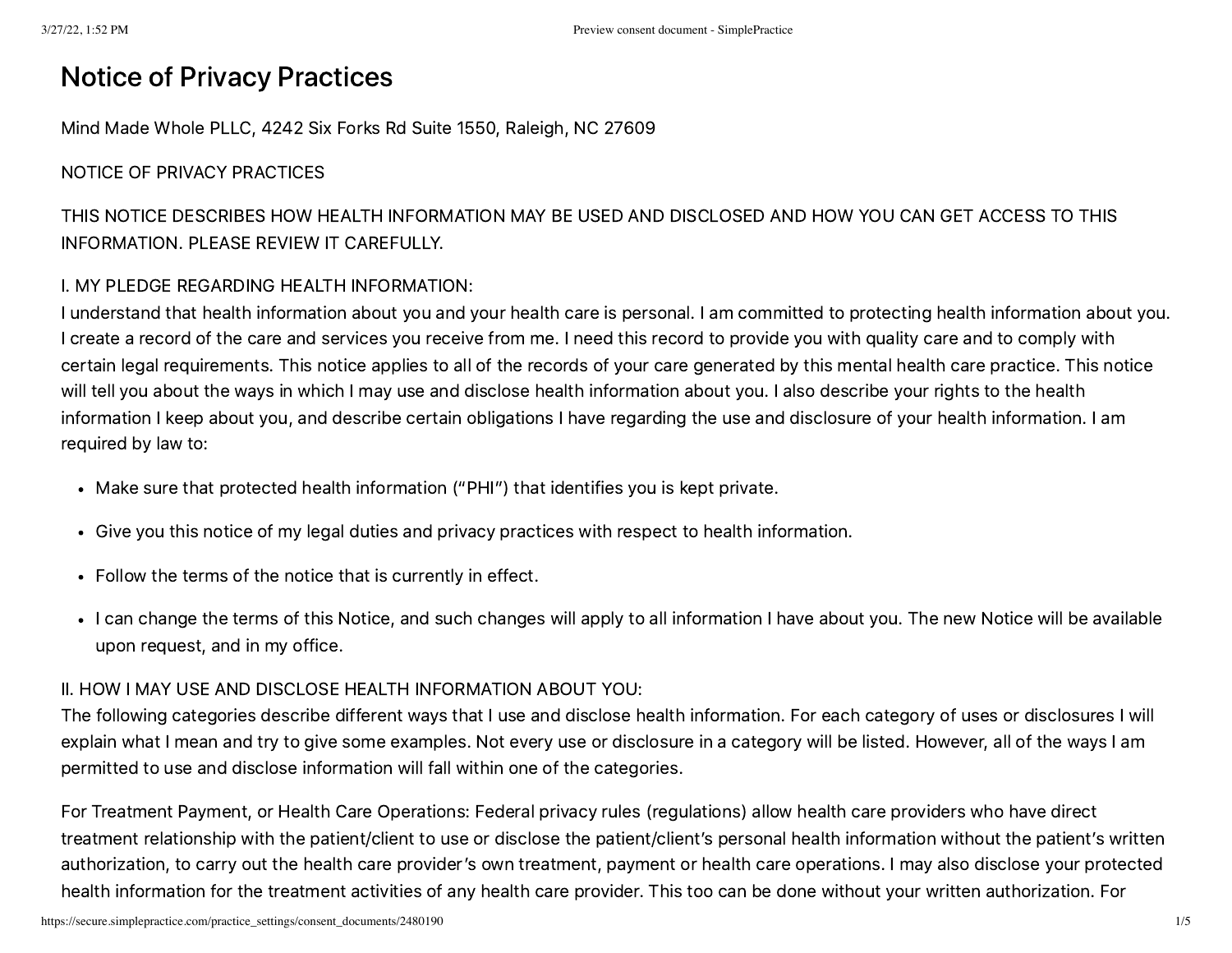example, if a clinician were to consult with another licensed health care provider about your condition, we would be permitted to use and disclose your personal health information, which is otherwise confidential, in order to assist the clinician in diagnosis and treatment of your mental health condition.

Disclosures for treatment purposes are not limited to the minimum necessary standard. Because therapists and other health care providers need access to the full record and/or full and complete information in order to provide quality care. The word "treatment" includes, among other things, the coordination and management of health care providers with a third party, consultations between health care providers and referrals of a patient for health care from one health care provider to another.

Lawsuits and Disputes: If you are involved in a lawsuit, I may disclose health information in response to a court or administrative order. I may also disclose health information about your child in response to a subpoena, discovery request, or other lawful process by someone else involved in the dispute, but only if efforts have been made to tell you about the request or to obtain an order protecting the information requested.

### III. CERTAIN USES AND DISCLOSURES REQUIRE YOUR AUTHORIZATION:

- . Psychotherapy Notes. I do keep "psychotherapy notes" as that term is defined in 45 CFR § 164.501, and any use or disclosure of such notes requires your Authorization unless the use or disclosure is:
	- a. For my use in treating you.

b. For my use in training or supervising mental health practitioners to help them improve their skills in group, joint, family, or individual counseling or therapy.

- c. For my use in defending myself in legal proceedings instituted by you.
- d. For use by the Secretary of Health and Human Services to investigate my compliance with HIPAA.
- e. Required by law and the use or disclosure is limited to the requirements of such law.
- f. Required by law for certain health oversight activities pertaining to the originator of the psychotherapy notes.
- g. Required by a coroner who is performing duties authorized by law.
- h. Required to help avert a serious threat to the health and safety of others.

. Marketing Purposes. As a psychotherapist, I will not use or disclose your PHI for marketing purposes.

. Sale of PHI. As a psychotherapist, I will not sell your PHI in the regular course of my business.

IV. CERTAIN USES AND DISCLOSURES DO NOT REQUIRE YOUR AUTHORIZATION. Subject to certain limitations in the law, I can use and disclose your PHI without your Authorization for the following reasons: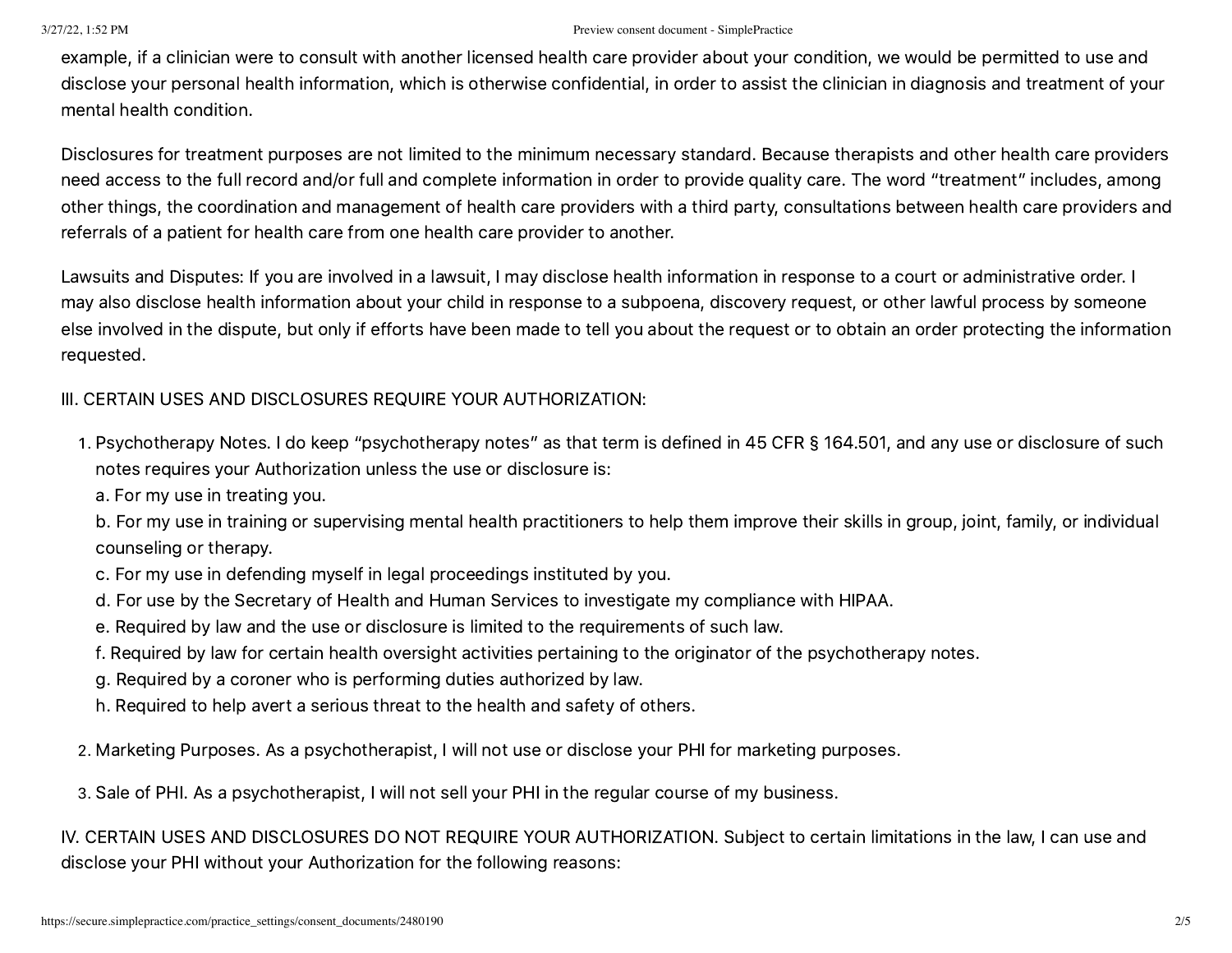- . When disclosure is required by state or federal law, and the use or disclosure complies with and is limited to the relevant requirements of such law.
- . For public health activities, including reporting suspected child, elder, or dependent adult abuse, or preventing or reducing a serious threat to anyone's health or safety.
- . For health oversight activities, including audits and investigations.
- . For judicial and administrative proceedings, including responding to a court or administrative order, although my preference is to obtain an Authorization from you before doing so.
- . For law enforcement purposes, including reporting crimes occurring on my premises.
- . To coroners or medical examiners, when such individuals are performing duties authorized by law.
- . For research purposes, including studying and comparing the mental health of patients who received one form of therapy versus those who received another form of therapy for the same condition.
- . Specialized government functions, including, ensuring the proper execution of military missions; protecting the President of the United States; conducting intelligence or counter-intelligence operations; or, helping to ensure the safety of those working within or housed in correctional institutions.
- . For workers' compensation purposes. Although my preference is to obtain an Authorization from you, I may provide your PHI in order to comply with workers' compensation laws.
- . Appointment reminders and health related benefits or services. I may use and disclose your PHI to contact you to remind you that you have an appointment with me. I may also use and disclose your PHI to tell you about treatment alternatives, or other health care services or benefits that I offer.

## V. CERTAIN USES AND DISCLOSURES REQUIRE YOU TO HAVE THE OPPORTUNITY TO OBJECT.

- . Disclosures to family, friends, or others. I may provide your PHI to a family member, friend, or other person that you indicate is involved in your care or the payment for your health care, unless you object in whole or in part. The opportunity to consent may be obtained retroactively in emergency situations.
- VI. YOU HAVE THE FOLLOWING RIGHTS WITH RESPECT TO YOUR PHI: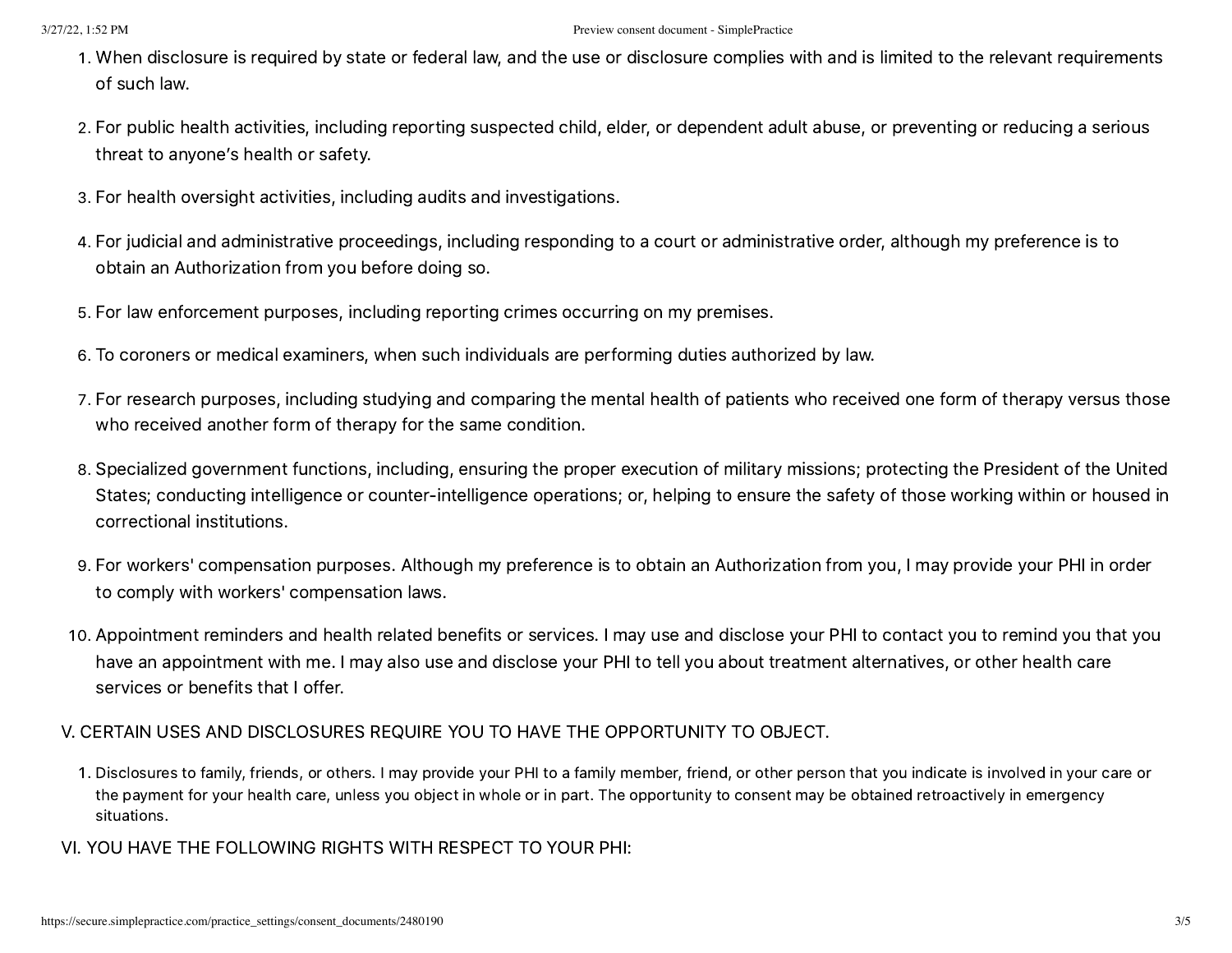- . The Right to Request Limits on Uses and Disclosures of Your PHI. You have the right to ask me not to use or disclose certain PHI for treatment, payment, or health care operations purposes. I am not required to agree to your request, and I may say "no" if I believe it would affect your health care.
- . The Right to Request Restrictions for Out-of-Pocket Expenses Paid for In Full. You have the right to request restrictions on disclosures of your PHI to health plans for payment or health care operations purposes if the PHI pertains solely to a health care item or a health care service that you have paid for out-of-pocket in full.
- . The Right to Choose How I Send PHI to You. You have the right to ask me to contact you in a specific way (for example, home or office phone) or to send mail to a different address, and I will agree to all reasonable requests.
- . The Right to See and Get Copies of Your PHI. Other than "psychotherapy notes," you have the right to get an electronic or paper copy of your medical record and other information that I have about you. I will provide you with a copy of your record, or a summary of it, if you agree to receive a summary, within 30 days of receiving your written request, and I may charge a reasonable, cost based fee for doing so.
- . The Right to Get a List of the Disclosures I Have Made.You have the right to request a list of instances in which I have disclosed your PHI for purposes other than treatment, payment, or health care operations, or for which you provided me with an Authorization. I will respond to your request for an accounting of disclosures within 60 days of receiving your request. The list I will give you will include disclosures made in the last six years unless you request a shorter time. I will provide the list to you at no charge, but if you make more than one request in the same year, I will charge you a reasonable cost based fee for each additional request.
- . The Right to Correct or Update Your PHI. If you believe that there is a mistake in your PHI, or that a piece of important information is missing from your PHI, you have the right to request that I correct the existing information or add the missing information. I may say "no" to your request, but I will tell you why in writing within 60 days of receiving your request.
- . The Right to Get a Paper or Electronic Copy of this Notice. You have the right get a paper copy of this Notice, and you have the right to get a copy of this notice by e-mail. And, even if you have agreed to receive this Notice via e-mail, you also have the right to request a paper copy of it.

### EFFECTIVE DATE OF THIS NOTICE

This notice went into effect on in accordance with the date of your signature.

Acknowledgement of Receipt of Privacy Notice